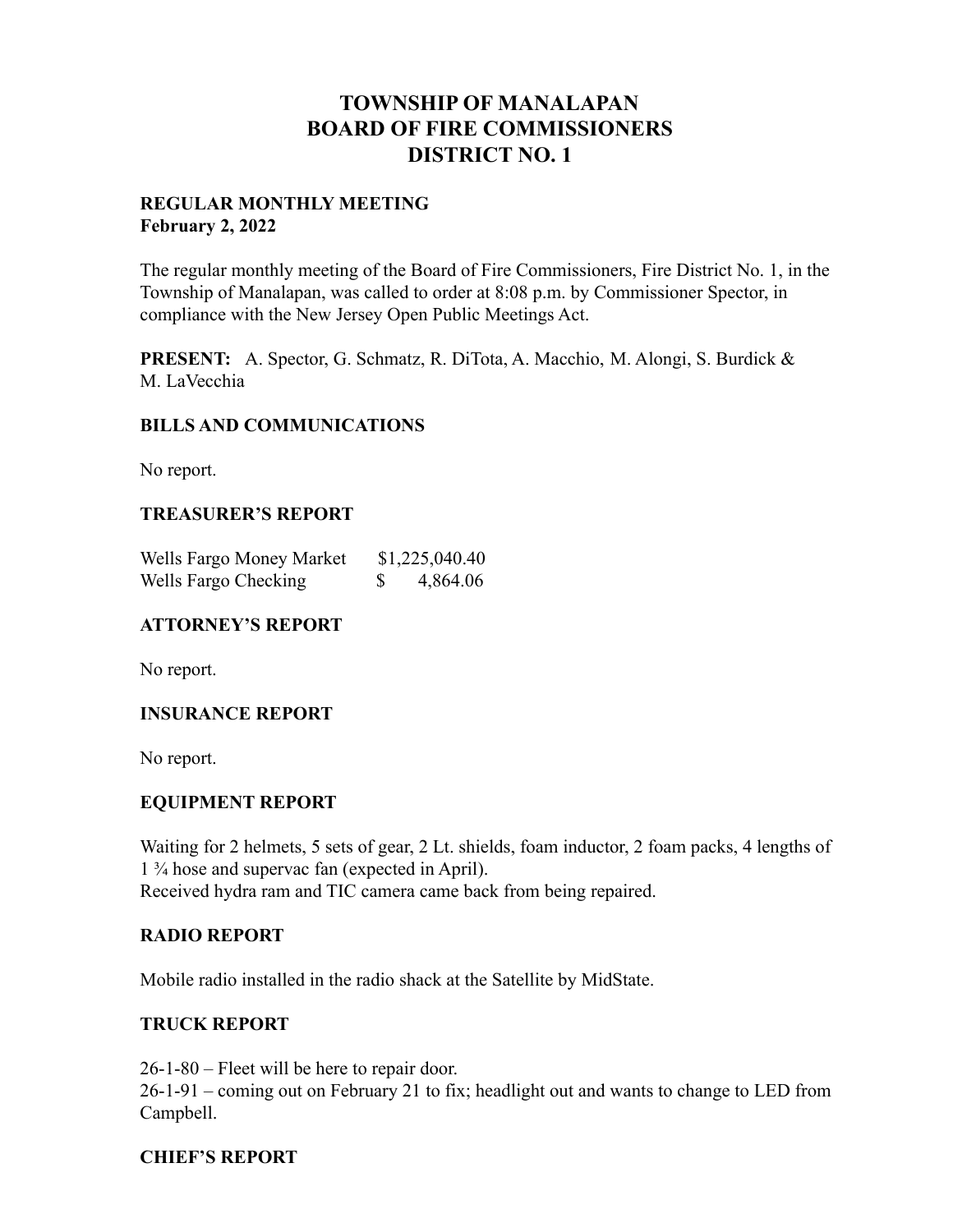44 calls for the month of January.

Had snow standby, provided mutual aid 5 times and received mutual aid one time. Macchio's gear was sent out for repairs – awaiting estimate.

26-1-91's MDT was not charging while plugged in on the shoreline which resulted in the computer constantly having no power. Wireless came and rectified the problem.

"H" tank (oxygen) for rehab being swapped out at EMS.

Scott Vreeland from NJ Fire Equipment coming to firehouse before next meeting on February 16<sup>th</sup>.

Ice Recue Technician Class is tentative at this time due to weather; decision will be made the day before.

Looked into issue with glove order; we previously had received the six extrication gloves and were waiting for 6 firefighting gloves. May have been some confusion as to what was ordered/received.

Requesting 6 pairs of large firefighting gloves and CPR cards (\$150).

## **MEMBERSHIP REPORT**

No report.

## **ASSOCIATION REPORT**

No report.

## **TRUSTEES' REPORT**

No report.

## **OLD BUSINESS**

See attached.

#### **NEW BUSINESS**

Commissioner Schmatz made a motion to pay all vouchers; this was seconded by Commissioner Macchio. All voted aye.

Commissioner Macchio made a motion not to exceed \$500 to purchase 6 pairs of firefighting gloves; this was seconded by Commissioner Schmatz. All voted aye.

Commissioner Macchio made a motion not to exceed \$2,000 to replace 26-1-91 headlights to LED headlights; this was seconded by Commissioner Schmatz. All voted aye.

Commissioner Macchio made a motion for \$150 to purchase CPR cards; this was seconded by Commissioner Schmatz. All voted aye.

Commissioner Spector made a motion for \$2,500 to have Central Jersey Tree Experts remove/trim dead trees at Satellite; this was seconded by Commissioner Macchio. All voted aye.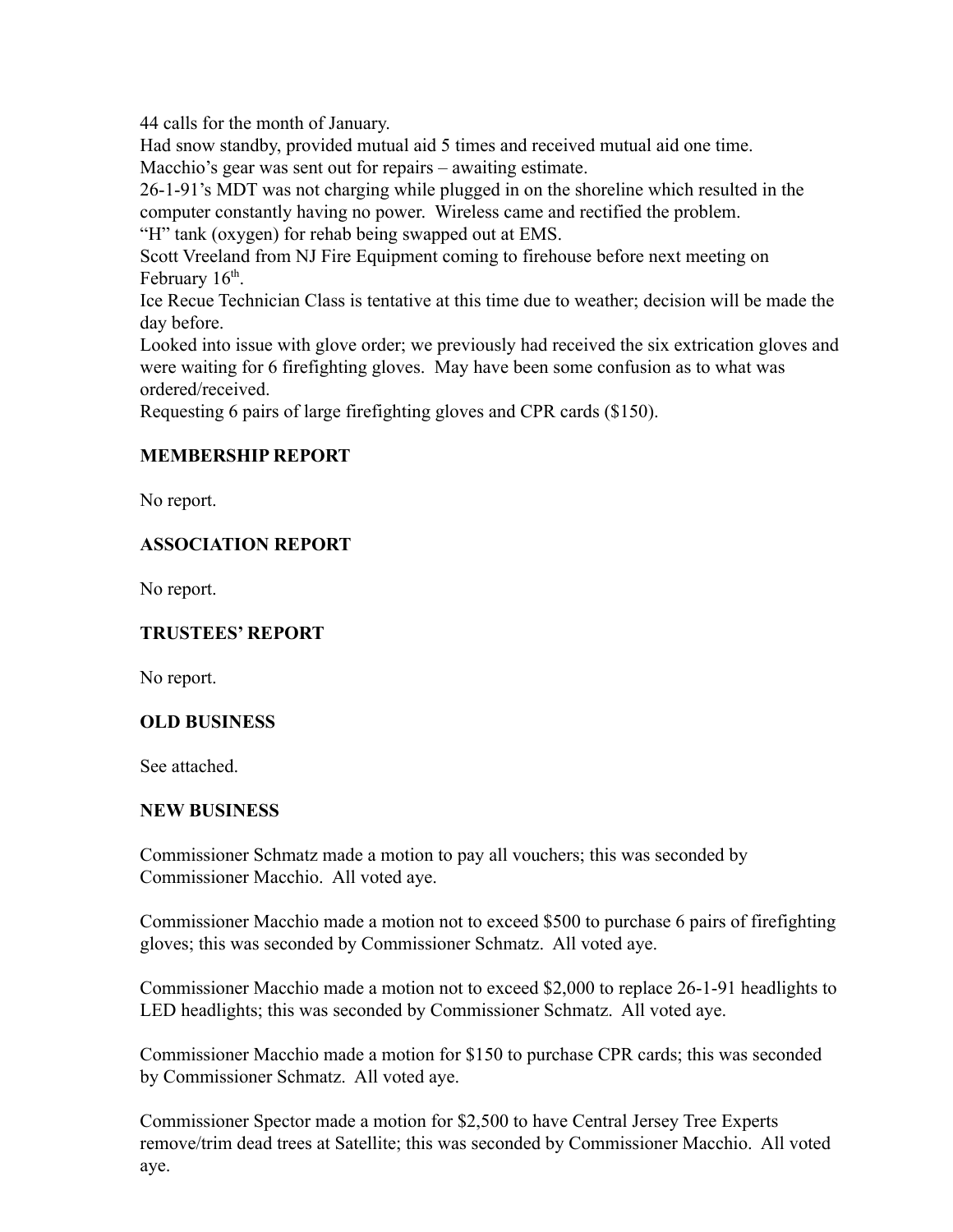Commissioner Spector made a motion for \$1,400 to have Central Jersey Tree Experts trim trees at the Main House; this was seconded by Commissioner Macchio. All voted aye.

Commissioner Schmatz made a motion for \$2,000 for lights in Satellite with sensors; this was seconded by Commissioner Spector. All voted aye.

Meeting opened to the public at 8:45 p.m.

A motion was made by Commissioner Spector to adjourn; it was seconded by Commissioner Schmatz and all voted aye.

Meeting adjourned at 8:47 p.m.

Respectfully submitted, Robert DiTota, Clerk